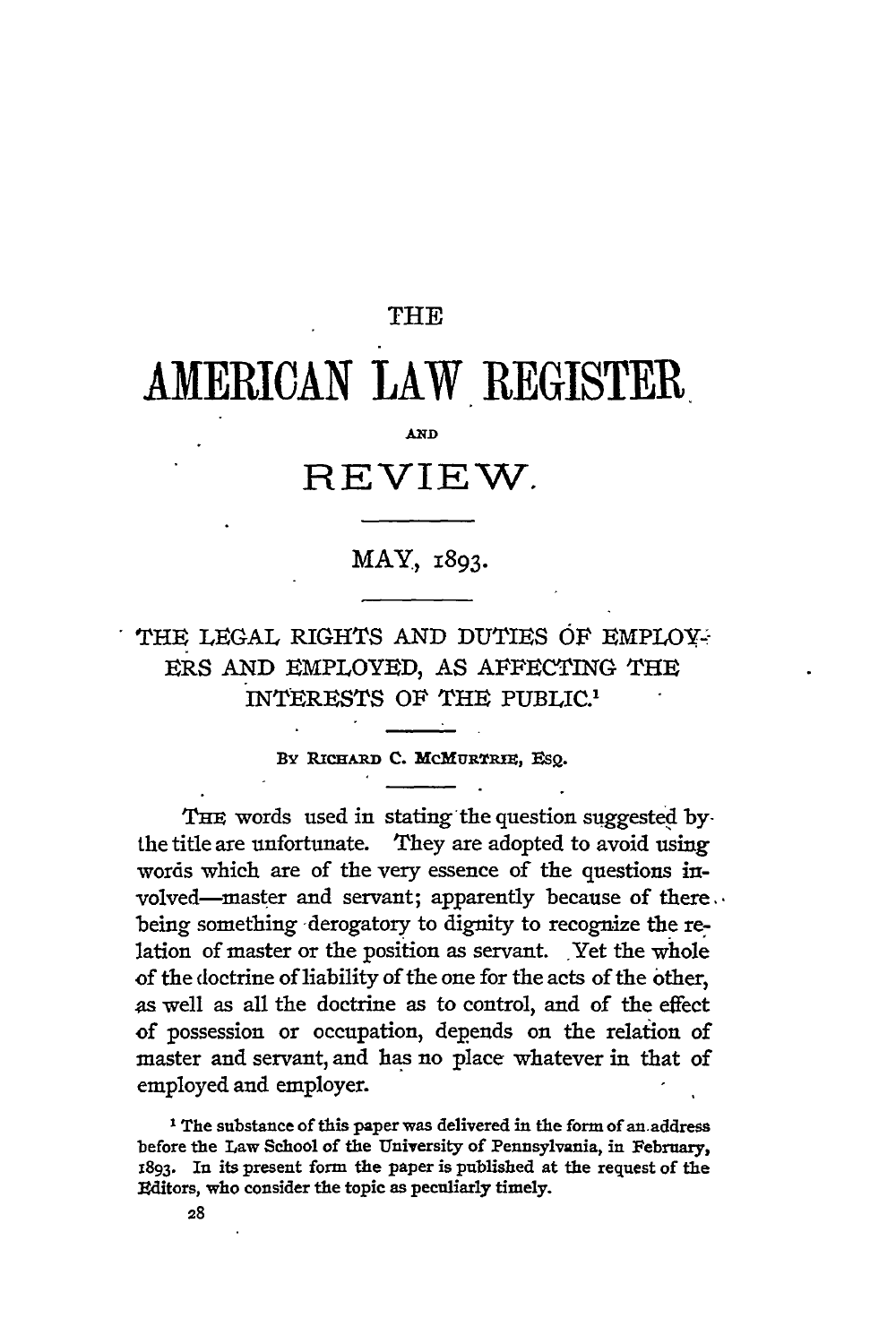A reference to this, as matter of taste, would be out of place. But is it not well to mark the subtle effect on reasoning of the misuse of a word?

Is it surprising that those who are unaware of the real essential distinction between master and employer, servant and employed, or the more common employee, should fail to observe the distinctions in rights and duties growing out of the relations?

All lawyers are very keenly alive to the distinction between the independent contractor and the mere servant. While there is nothing servile imported **by** the word servant, it does mean that there is a right in one man to direct the conduct of another, and consequently there is a liability for that conduct; the conduct or acts of the one are the conduct and acts of the other. Whenever the right of direction exists, there is the relation of master and servant, and whenever this relation exists, the consequences stated must follow.

This is not a rule of universal jurisprudence; it certainly was not a rule in that nation which has given to the world jurisprudence as a science, from whom all Europe has, derived its system of law as administered by lawyers--not the statutory or merely arbitrary rules, but all that there is: **of** law. created by reasoning.. But for **us** it is the same thing as if this rule was one of the necessary conclusions of the human mind. There is not, as far as I **can** ascer tain, a trace of any other rule in the common law at any period. I think I have seen evidence of the consciousness **that** there is somethig defective in the reasoning on which this stands, in two of the greatest of our lawyers, Lord WENSLEYDALE and Lord HOLT.

There is a well-settled rule, applied in a large and important class of cases, which it may be proper to mention to illustrate the vital importance of this distinction between servant and employed. The master of a ship is the servant of the owner, and the latter is liable for the negligence of the former, while himself totally unable to form a judgment on the subject, or to give a direction, or even to

ਕਿਸ ਵੱਲੋਂ 2 ਮਿਲ ਦਾ ਕਾਲ ਨੂੰ ਬਾਣ

੍ਰਿਹਾ ਕ

a sin

 $\sim 10^{11}$ 

-178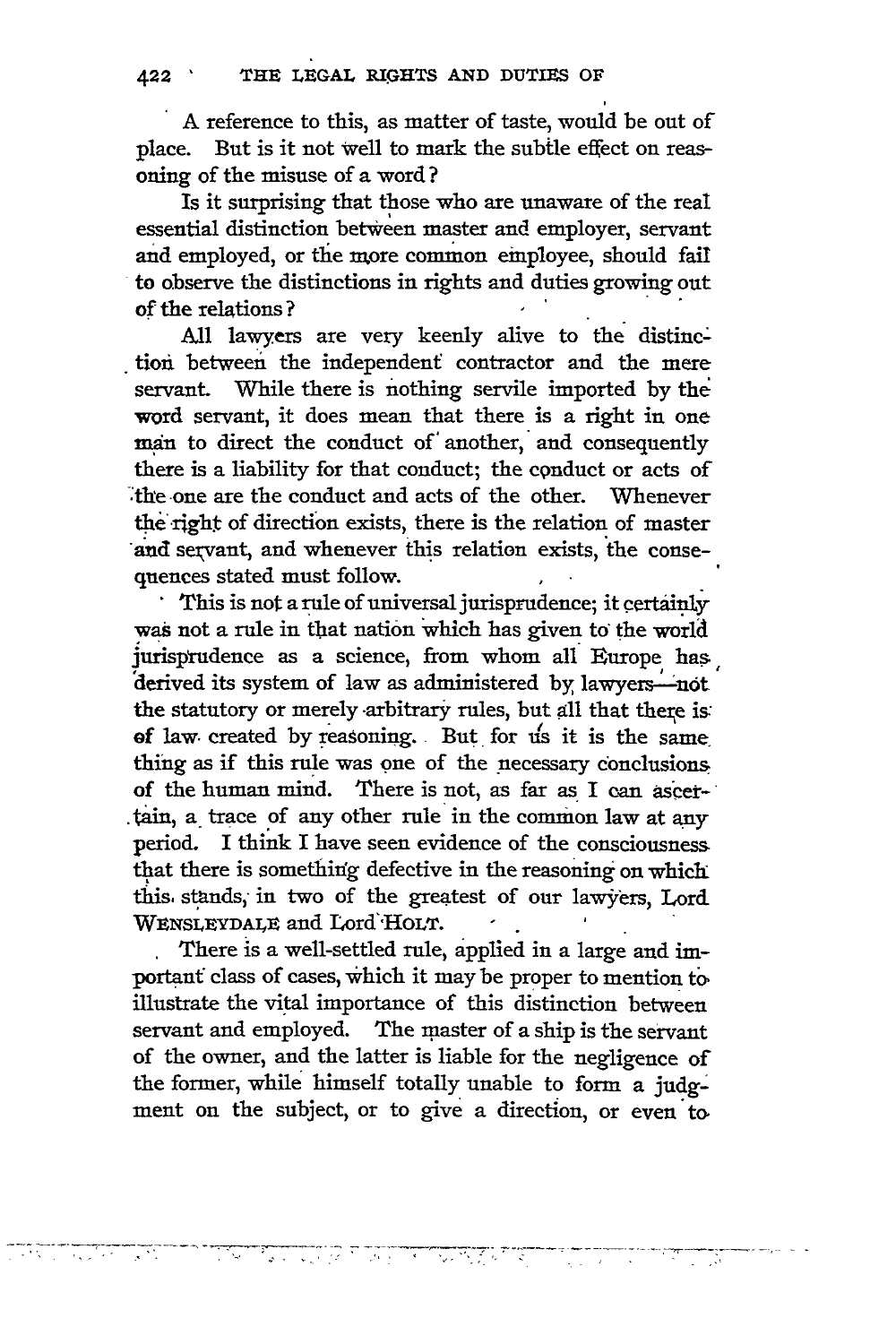tender rational advice. The passenger may be the employer of the master, but there is not the faintest resemblance to the relations of master and servant between them, or only so far as to make the employed the master of the employer. But then master assumes a new meaning.

Evidently, the question for discussion is the relations of those species of the employed that, in the legal aspect, are servants of the employer.

Apparently, this relation is simple, and free from all those things that are stigmatized as. technicalities; and this is true, but it is not everyone that has noticed 'the existence of some very technical rules, nor that it is the purest of-technicalities that alone excluded domestic slavery before there was any legislation made necessary by the existence of that institution among us. I mention this because it is the cause of the most difficult question *for,* solution in the whole subject, and this is effected solely by the law for the enforcement of contracts.

The relation of master and servant (laying apprenticeship and the contracts on behalf of infants out of the case) arises **by** contract, and cannot possibly arise otherwise. Even when the contract is implied, or not expressed, it is difficult to suggest a case where the fact of the 'contract', and its terms, are not really as distinctly understood, as' when everything on each side is clearly expressed. As a general rule, the only sanction for such contracts is an action for the breach. Damages may be recovered, for non-performance; performance cannot be compelled. Indeed, the common law furnishes no other redress, either on contracts or for property, since the real actions were abolished, saving that of ejectment. It is the equity courts that devised the remedy of specific performance, and these have never allowed the grounds for this remedy-the worthlessness of the legal remedy-to sustain a claim to this kind of redress where personal service of any continuance would be necessary. It is a thing the Courts *have never dreamed of enforcing,.'* The fact that a man must

**I** Jessel, **M. R., 14 Ch., Div. 487,** Rigby **v. Connol.**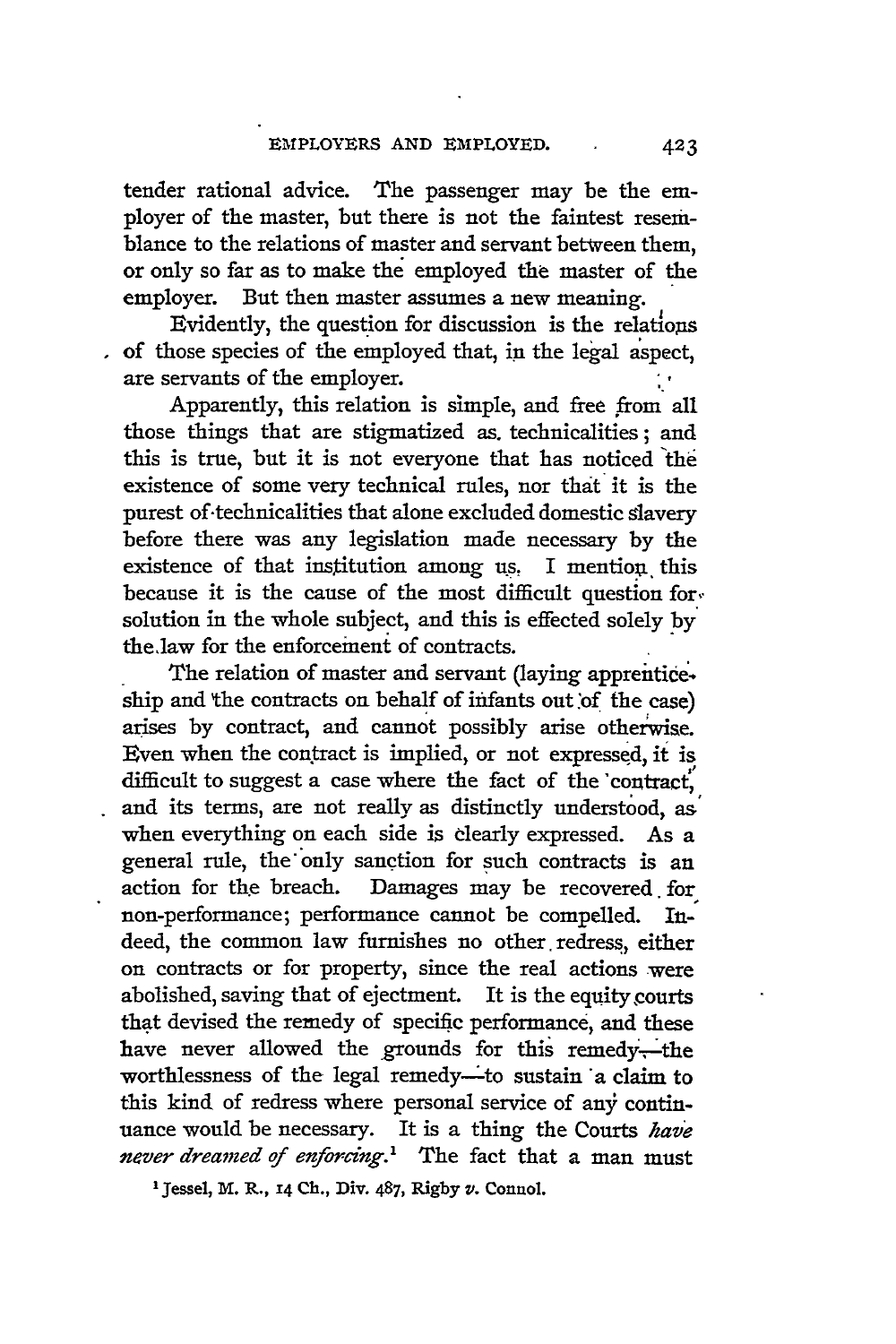#### **424. THE I.EGAL** RIGHTS **AND** DUTIES **OF**

personally do some act is of no momenL **'It** is not any ridiculous regard for human dignity that excludes the jurisdiction; the execution of a deed is as personal an act as the forging of a horseshoe. The latter **is** incapable of being compelled, the former is compelled every day.

**The** single instance where the remedy, as a matter of propriety, might be applied, is the case of an opera singer; and it will be recollected how this was dealt with.

What is the reason for this rule? Precisely the same that makes it impossible to pass the title to future earnings; it belongs to the region of politics. If equity permitted this to come within its modification **of** the common-law rule as to the assignability of choses in acion, human slavery would at once be established. Still more obvious is it, that if contracts for labor could be specificglly enforced, human slavery would be sanctioned, even though it wasconfined to cases of consent.'

I do not think one can fail to see the important bearing on the problem, that I hope to discuss, that this fact has. Since the abolishment of imprisonment for. debt, the legal remedy for non-performance of a contract to serve is io utterly futile that probably no one ever heard of such an action. Suits on contracts to employ are. quite common. What an element it is in the discussion of rights created by contracts that there is a remedy for one party only!

The relation we are considering is one created by contract incapable of compulsory performance, and with no ,real remedy for the failure of performance by the servant furnished by the law, while none is more dreaded by the master than the one that the common law impartially affords to both. His case must be clear, or he pays full wages, even for no services rendered. It is not very important, therefore, whether time contracts are actually made or not, for there are probably no time contractsnone in which the servant may not leave the employment, or in which the master cannot discharge on ceasing to be

<sup>1</sup> See Lord MANSFIELD'S remark during the argument of Chippendale v. Tomlinson, 4 Doug., **321.**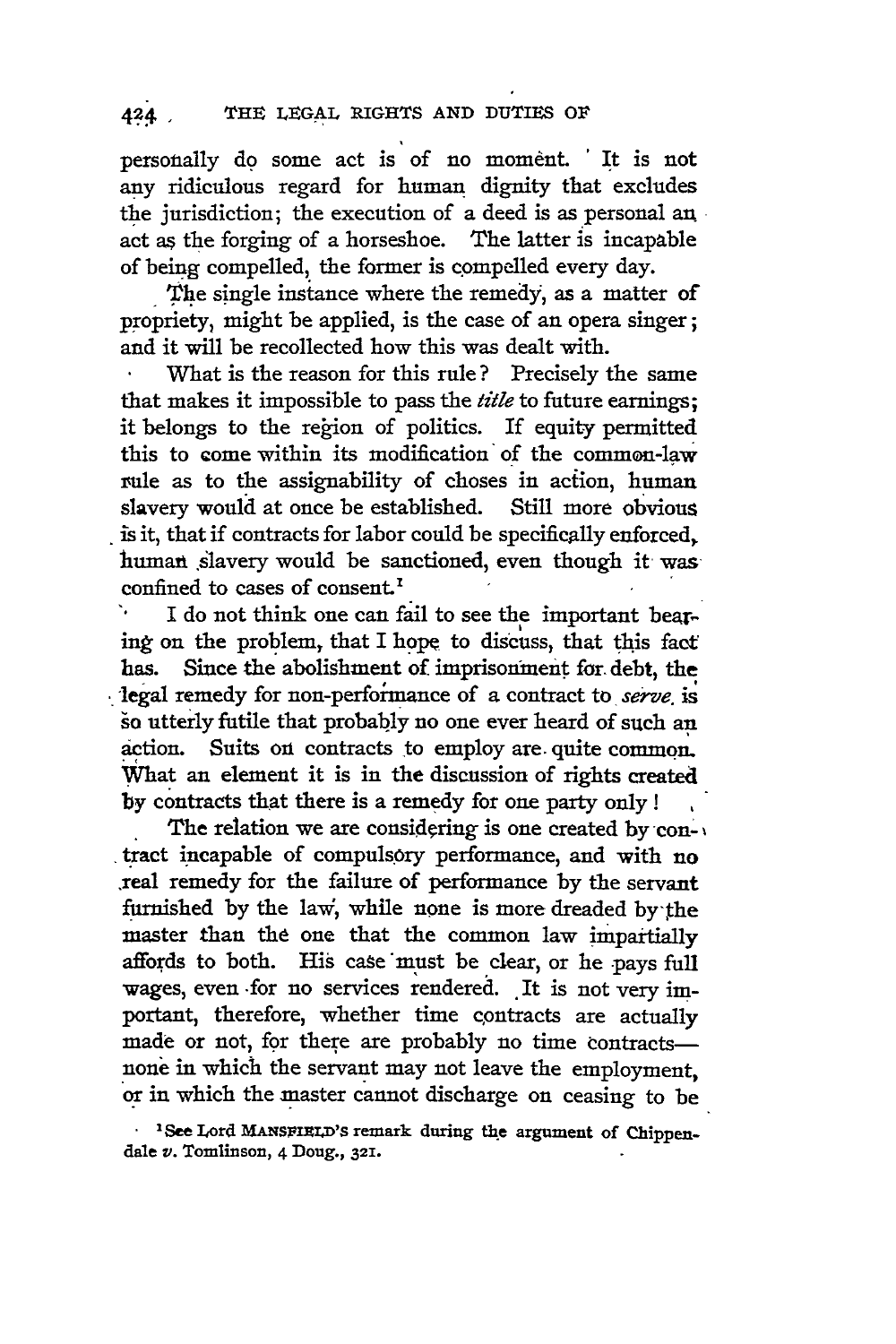able to furnish work. This sort of contract, whether **by** the day or for a term, ought to give rise to no vexed questions, and as an abstraction it does not. It is a contract at will, from moment to moment, not even involving the term of one working day. How can there arise any questions of law about it? Yet there have arisen questions sd grave that in their solution there have been homicide and mutilation, and numberless acts of minor violence; whether these were criminal or praiseworthy, I have not the means of forming an opinion, and will not discuss hypothetical cases, even though they bear the marks of authority and certainty **bf** a printed and published statement.

There has been one authoritative and authentic statement of the grounds on which these acts of violence are justified in resistance of the right of the master to employ others. I may allude to it hereafter. At present I desire to deal with the questions, as far as possible, free from any particular instance. It is desirable, if possible, to generalize before considering particular cases.

What difference is there between the purchaser of labor, whether skilled or not, and any other person seeking<sup>®</sup> to bargain for something he is to get?

We are dealing with the legal aspect, not with the sentimental nor with the moral questions. As far as I am aware, there is no distinction between the employers of labor and. any other species of employment other than the duty of obedience to the command of the employer. This is involved in the relation with which we are dealing. But this is not a subject any one has ever disputed. No one has ever supposed that the class of persons we are speaking of has the right to insist on doing their-work in their own way, regardless of the command of the employer. The rate of wages has been the constant subject of differences. Hours of labor many years since were also the grounds **bf** serious disputes, and there is a general movement looking to the regulation of this by statute. This belongs to political economy, not law. But, so far as the law is concerned, all rights and duties are regulated by contracts, including,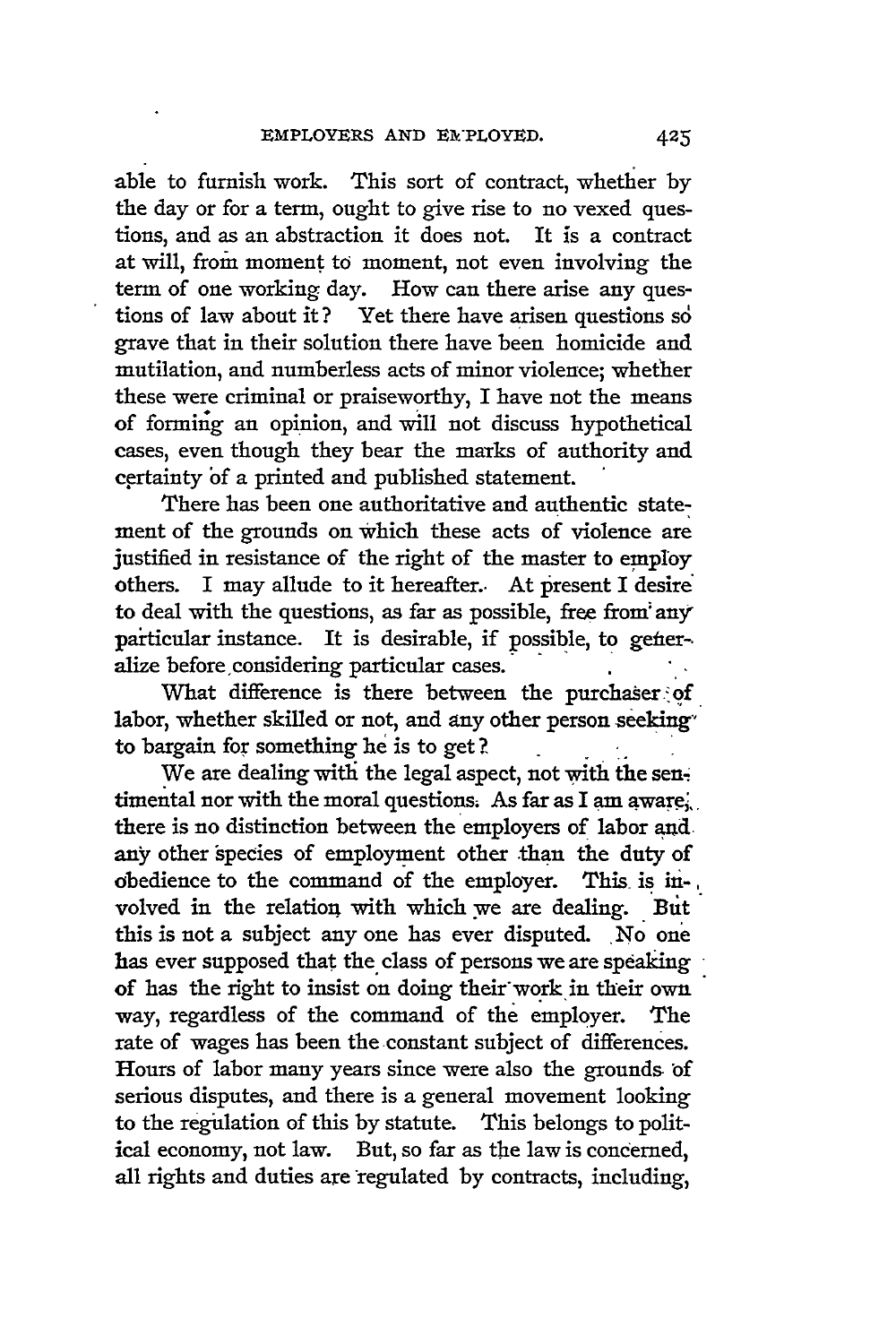of course, custom in. defining the meaning of the words. used. The contract when made is on the footing of all other contracts of purchase, the sanction of which is only. damages, for the breach. Anything like duty to continue the contract, or to give the preference to those who have been employed over strangers, has never existed; it could not well be without a correlative duty to serve, and no one has suggested the existence of such a duty. That would be temporary slavery. There is, however, in most States, a legislative license affecting a particular class of the employed which deserves special attention. I need scarcely say I disclaim all right and all intention to discuss the prudence or the wisdom of such statutes. It is impossible to doubt that there are very strong reasons for sanctioning combinations of the employed to regulate the terms of their employment. Without it there can be no real fairness in respect of capacity to discuss the terms of the bargain. We will take Pennsylvania as an example.

The Act of Assembly in that commonwealth provides: (I) That a refusal to work by a laborer, workingman or journeyman, for any one, when in his opinion the wages are insufficient, or the treatment of the laborer, etc.; is brutal or offensive, shall not be punishable. There is no meaning in this. 'The act never was punishable. (2) But coupled with this is the same provision in the plural, and the right is extended to the laborer, etc., as the meniber of any club, pociety or association; and then the refusal to work is justi- - fiable, if the continued labor would'be contrary to the rules, regulations or by-laws of any club, etc.,.to which the laborer, etc., belongs. Then comes two provisos: one, that the Act shall not apply to a member of any club, etc., the constitution, by-laws, rules and regulations of which are in strict conformity to the Constitution of this State and of -the United States; the other, that retains the liability to prosecution for hindering any one who desires to labor for *their* employer, and "their" refers to the combined persons who hinder.

This certainly makes a vast change in the legal rela-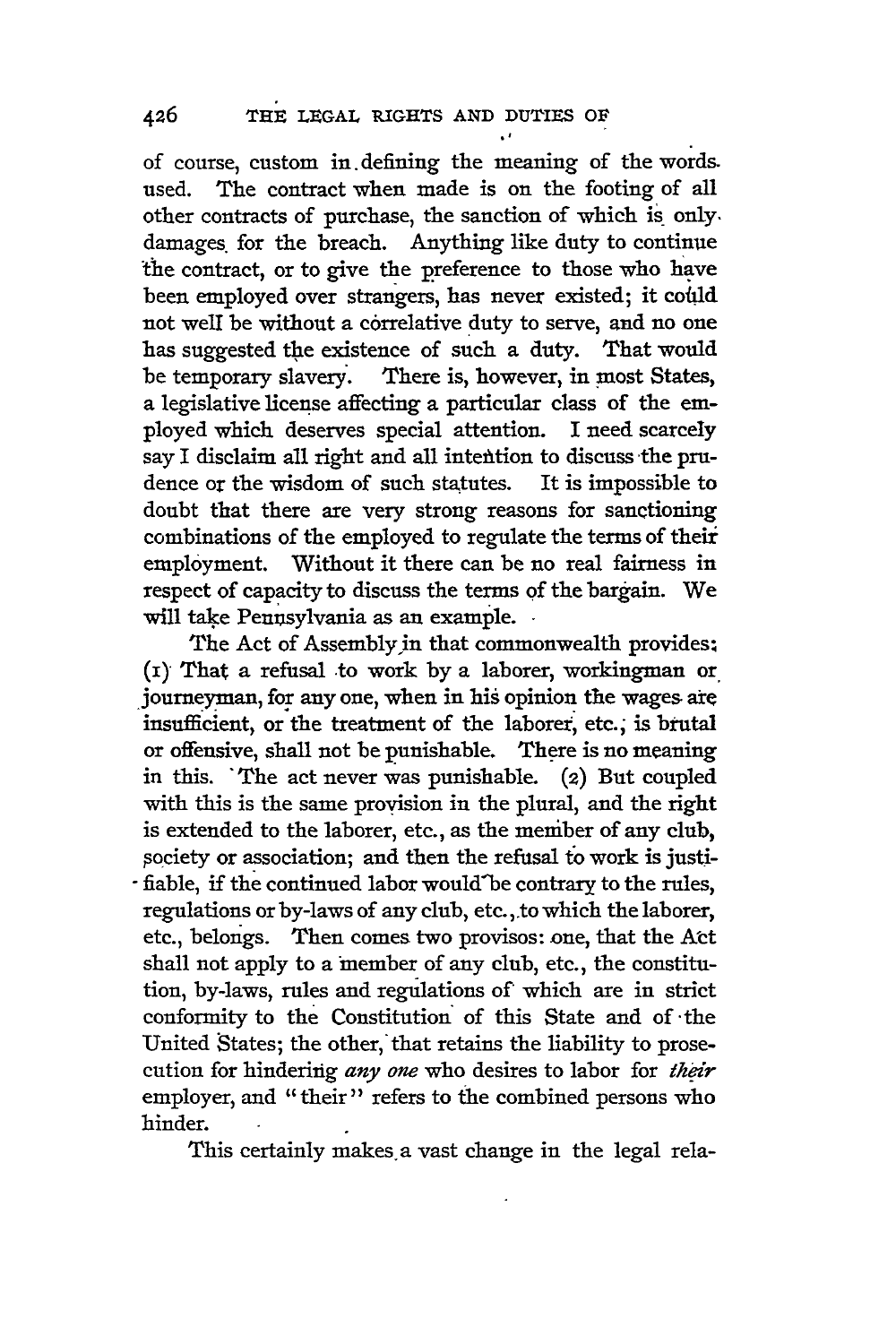tions of master and servant. But it is only the relation as it affects the State. The rights and liabilities of the parties between themselves are not changed. In this respect the law is precisely as it is in reference to the violent enforcing of the right of possession. The statute of forcibly entry and detainer does not affect the rights of property unless indirectly by the judgment of restitution, when possession has been obtained contrary to the provisions of the statute.

It is impossible to dispute the importance of this enactment. The whole law of conspiracy, and the whole law in relation to riots and unlawful assemblies, is inVolved. Their chief support rests on the notorious dangers resulting from large gatherings of men with no supervision by government, and the almost boundless consequences of -combination. Whether the inevitable consequences were foreseen, and are sufficiently guarded against, is, perhaps, useless to discuss. Steps like this are certainly advances, and cannot be easily retracted.'  $\mathbf{r}$ 

It is difficult to suppose that the' first branch of the legislation could have been supposed to be necessary. Unless the breach of a contract was intended to be sanctioned, there never was a doubt as to the existence of the right to decline to work because the wages were insufficient or because of ill treatment. But one cannot but be surprised that the clause that imposed the obligation to withdraw from work at the dictate of a secret society should have been permitted. **-** True, it adds nothing to the license already conferred, but it appears to sanction, and -does sanction, as far as it can, the surrender of one's liberty to the dictate of a club or society. Whether it is wise to do this, or whether it would have been wise to attempt to battle with this evil of a voluntary surrender of one's right to labor, may well be questioned. But the suffering that has and must ensue until the evils are eliminated is enormous. It is curious to note the changes of a century in this respect. The power to license workmen—the control of the capacity to use one's skill in a trade during the last century--was a tyranny of the most oppressive kind,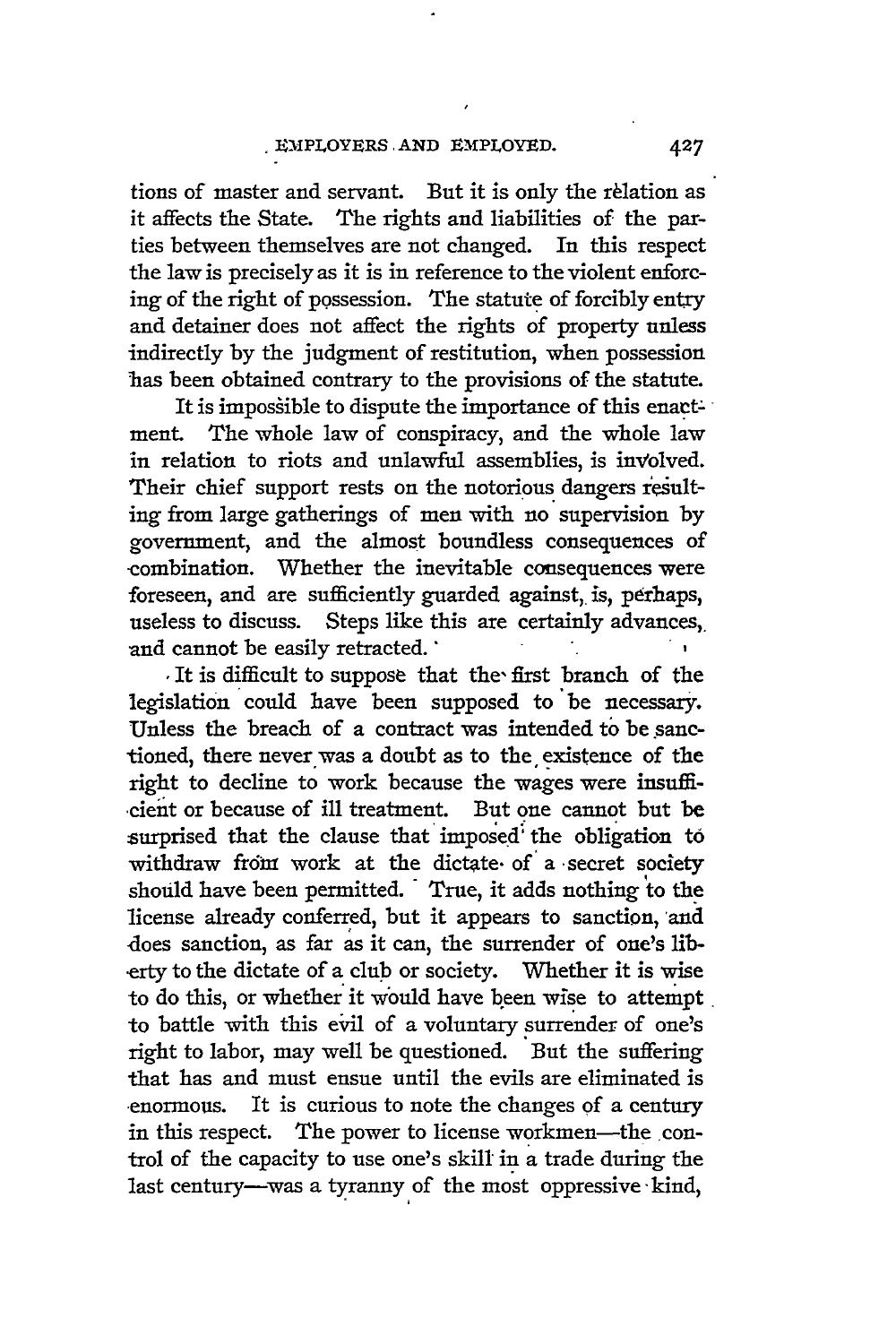but it was in the masters. It is now transferred to the men. But it is the power to contract that is thus affected, not the contract when made.

Therefore, it is plain that there is no *law* affecting the rights of master and servant, as such, other than -the law of the contract; its sanction being abundant to compel adherence by the master, and utterly worthless as affectingthe servant, unless he is possessed of property which he cannot persuade a jury is worth less than three hundred dollars.

I do not think any reasonable man will assert that it was the intention of the legislature to tack on to every contract a condition- that it is to cease to be binding whenever a club or society votes that it shall not be performed. I think it means that the people who, by a vote, prevent men from contracting to work cannot be indicted, and that this is all that it does mean.

**,** There agre two points in the relation of master and servant that may be supposed to be the natural outcome **of** this legislation. Singularly enough, the more unreasonable and extravagant of the two is expressly sanctioned by.the legislation, unless the capacity, of the club to legislate has been restricted by the Act itself.

Everyone who has watched the papers must have noticed the frequency of the issue of a command to withdraw from work, because material **to** be used has been made or worked upon by persons not belonging to a particular, club or society. Those who are not concerned in the actual operations of builders find it difficult to conceive how any one can be bold enough to contract when the performance depends an the capacity of anybody to deprive him of the power of performance in this way. Obviously, there is some way of escaping, or all building, indeed, all -work, would stop. **A** reference to the statute shows. that this is sanctioned unless there is something in the Constitution that prevents. I am aware of nothing that can be tortured into this unless it be the platitude of the inalienable rights, which unfortunately works for the by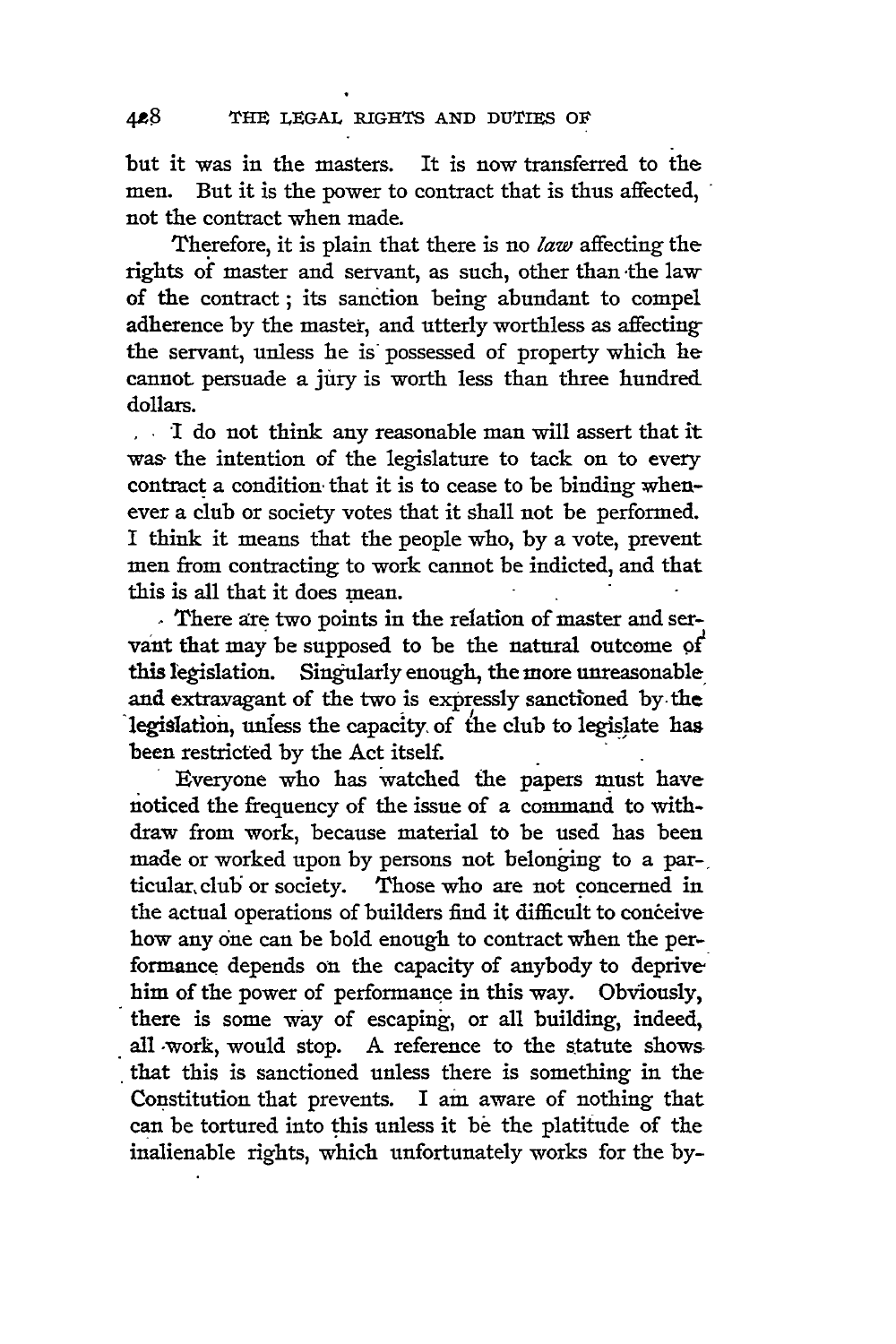law as well as against it. There is no reference to the laws, of the State in the proviso. There is no requirement that the by-law shall conform to the existing laws of the State regulating conspiracy; quite the reverse. There is not even the vague clause requiring that the regulations shall be reasonable. The laborer may not only contract to abstain from work to remedy any grievance, but to bringabout consequences as remote as the quarrying of stone in a foreigu State, to compel submission **by** the masters there to their workmen; and we must admit that this, which, appears to shock every sense of justice, is expressly sanctioned as the right of all laborers, workingmen and journeymen; but the injustice is in the servant, not in the law. All that the law has done is to relieve the servant from the penalty attached to a combination. But for the combination there never was any legal objection to these acts. But as we would all feel that a master who agreed to dismiss a servant for no other cause than to gratify the malice of a friend was utterly contemptible, so one cannot fail to observe the degradation of the moral character which can' consent to abandon the master in his hour of need at the dictate of another, and for no cause whatever affecting himself. I myself cannot doubt that no such consequences as. these were foreseen.- If we look at the statute we find the grounds on which the men may combine to refuse to work, are perfectly reasonable-insufficiency of wages and brutal . treatment. Could any reasonable man have supposed that' such a power as now exists and is exercised was covered . by the license to plead the rule of the club? This is certainly a part of the law regulating the relation of master and servant, though it is not possible to state it without seeming to trench upon the province of the legislature in forecasting the consequences of its conduct.

There are, however, two things that cannot be omitted from the present discussion. One is a remedy that appears to commend itself to a great number of persons--arbitra*tion;* the other is the rights of the.workmen resulting from actual occupation of the premises on which the employment is exercised.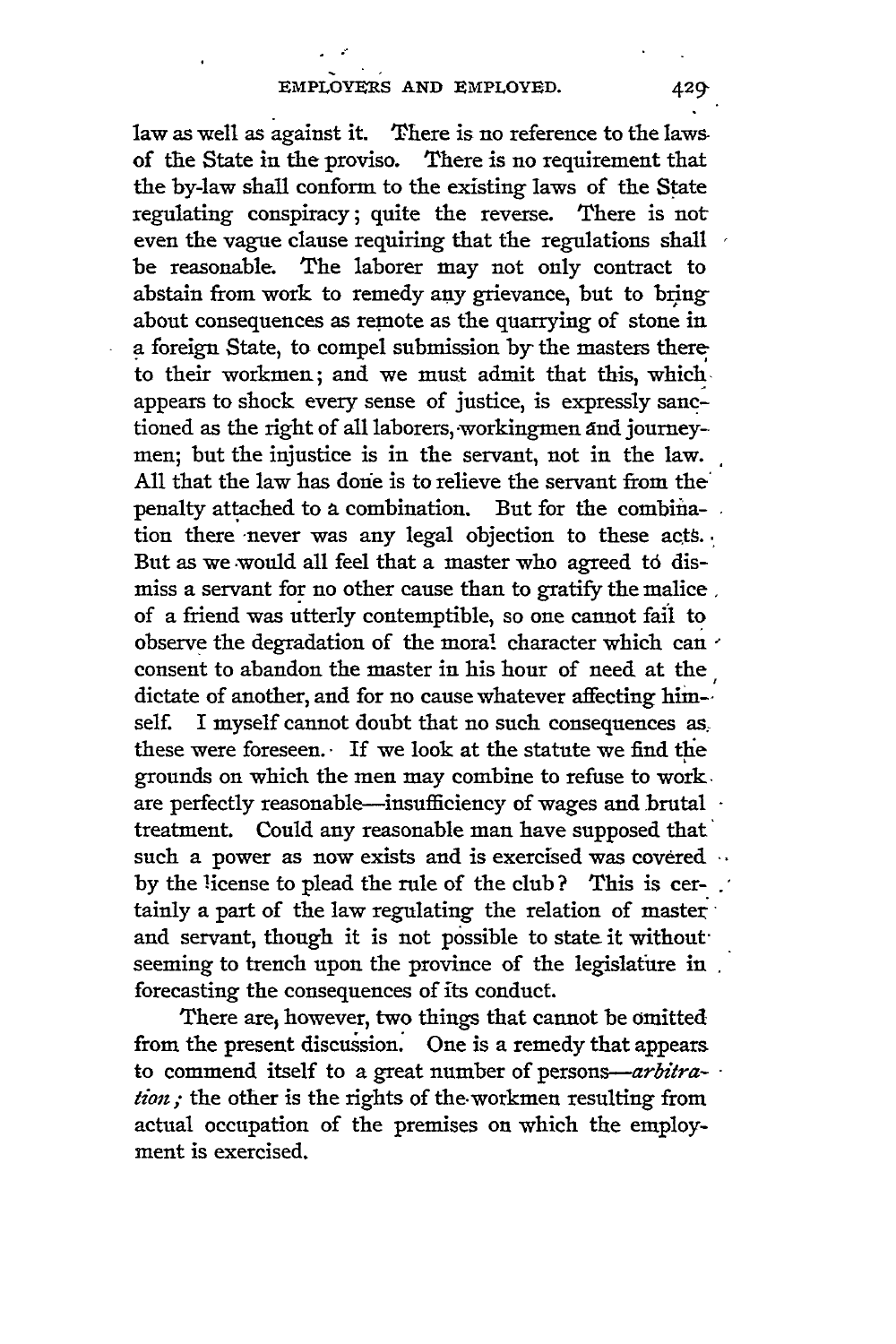As to the first. Everything depends on correct definitions in these matters. If by arbitration is, meant the right to advise, and the duty to listen and comprehend the -advice, I will say but little. **'** If any one supposes that benefits can result'from calling in third persons to advise, by all means let it be tried; Only we must not deceive ourselves by calling this arbitration. It has not one feature of arbitration. That means, not advice, but command. It relates to existing rights and duties. It is a determination  $\cdot$ , by a tribunal other than the ordinary courts of the country, as to what are the rights of disputants, and what must be  $\therefore$  done by one or both. These are fixed. Arbitration to determine what shall be right is not arbitration. The  $\ddot{a}$  difficulty here is, there are no rights and no duties. No  $\ddot{b}$ one can possibly say he has a right to the labor of another unless there is a contract that binds, and probably no instance can be produced of any difference existing on that subject. On the other hand, there cannot be conceived a right to be employed unless there is a contract, and the meaning of such a contract has probably never led' to a strike. The grounds for striking have been hours, wages, <br>the persons to be employed, for whom the work may be done, and what materials may be used. BURNS'-pathetic . lines' are caricatured. The beggar for employment is a fellow-servant or laborer; and the fellow-laborer is one  $\sim$  who refuses him permission to toil. The master is now ,the beggar for permission to employ. Arbitration *ex vi termini* means a sentence which is as binding and enforceable as a judgment of a court. Obviously, there is no power -anywhere adequate to this. I do not dispute, as an abstraction, the power of the legislature, though I think it extremely doubtful whether compulsion to perform a contract of the kind we are discussing is within the powers of the legislature. It actually involves the power to subject one to domestic slavery. But assuming all that can be asked, that the power is limited to what all will agree are usual and proper contracts, of what practical value is compulsory labor with a thousand intelligent minds bent on evasion?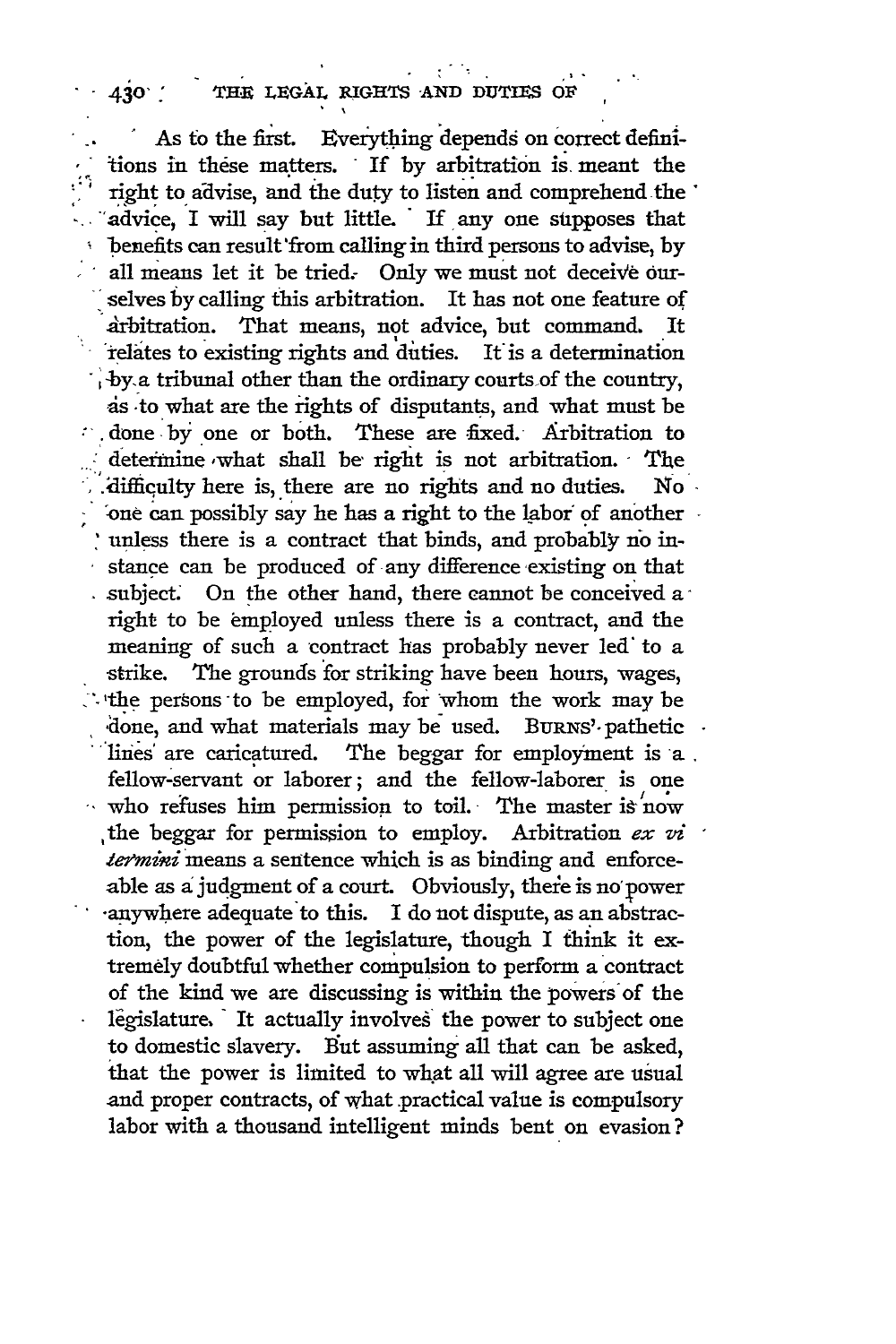The master's duties are definite, and can be readily enforced; -the servant's, never. What are the guaranties of all labor -other than a conscientious sense of duty? Will any one -exist in the case of compulsory labor? What reliance is there on the sense of duty in one who feels he is under unjust compulsion? Who would entrust the safety of a mill to operatives thus coerced to work?

To my mind, the notion of settling such matters by arbitration, or anything of that nature, however modified, is utterly absurd, for the evil has no relation to the remedy. The power to control one's business, and the power to determine what obligations will be assumed, cannot be the subject of arbitration; that would make the arbitrator the manager of the business on the one side and the owner of the men on the other. Anything short of this is not *arbi- .1ration,* though it may be the wisest of schemes, and though it may solve all difficulties.

The right of the employed to property entrusted to -them in the performance of their work, their right to the houses they are furnished with, and to the mills or buildings they oceupy when at work, is a most important branch -of this subject. There has been some confusion and one mistake in this matter. It has even been supposed to -depend on the sacredness of the home; we have even seen the old maxim quoted, "a man's house is his castle." It would be better to rest it on the rule in Taltarum's case, for -that could not mislead, and this misleads even those who -ought to know better.

**.** The basis of the rule governing the relation is this- -the possession of the servant is the possession of the master. It extends to the possession of all kinds of property. There -is no distinction between the character of the possession'of a body-servant of his master's clothes and watch and the. possession of a house or mill by one employed by the -owner, if the possession is in the character of servant, -even if it be that of one employed to hold the possession. This doctrine is based on another, that, so far as I know, is .a universal proposition. It extends beyond the relation of

 $\bar{\mathbf{r}}$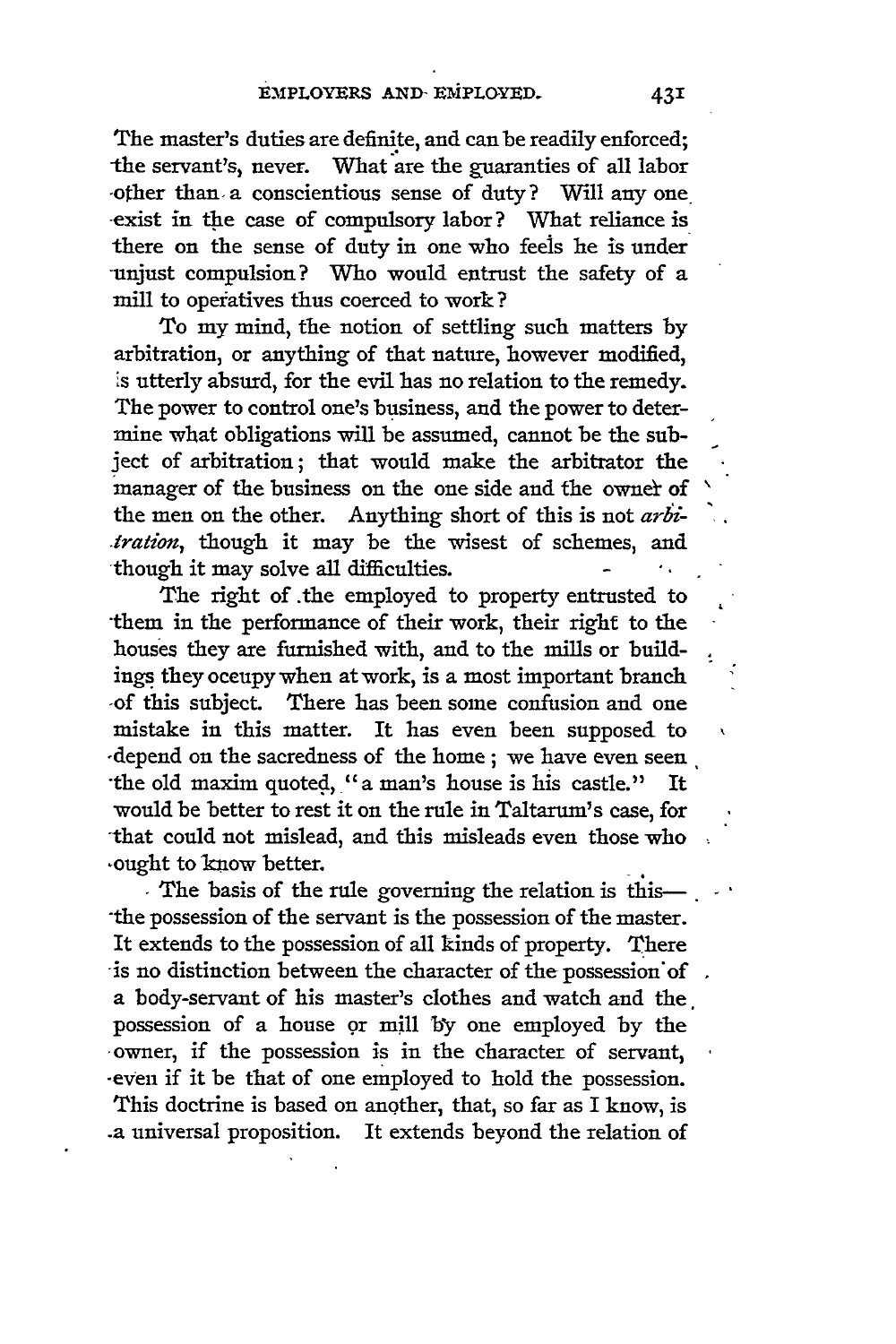#### 432 THE LEGAL RIGHTS AND DUTIES OF

master and servant. One who receives anything for a particular purpose holds for that purpose only, and as theagent of the depositor, and can set up no antagonistic. 'claim.' We see this in cases of remittances, eoupled with a direction to apply the proceeds-the direction must beobeyed, or the remittance returned ; it cannot be retained on any other pretence. A tenant cannot set up even his. own title as against his lessor. So the person entrusted as a servant, whether it be with one's food,,clothing, house- '.hold goods, the key of the safe, or with a habitation, is not. a possessor or in possession—he holds for and as the master.

The rule is stated by the great authority, Lord COKE, in a case occurring in the Star Chamber, reported in Moore. The chiefs of the three courts united in the judgment. Could the owner of a house be indicted for forcible entry,. or for a riot, for violently entering the house and ousting- $\mathbb{R}^n$  the person who held it as care-taker for the owner? The parties were considerable persons. A countess, who was theowner, and' Dame Russell, who was the carefaker, and the. house was a castle. The ruling was, there was no forcible: entry; because the person who entered, entered on himself, . and there was no riot, because the violence was upon theperson at whose request it was employed. Possibly, wemight state the reasons differently to-day. Every genera-- $\cdots$  tion has its own mode of reasoning, at least among lawyers. */* **We might explain it as Chief Justice GIBSON did, that the**statute was not intended to protect the wrong-doer, but to prevent violence, and that it was not improper to use theforce necessary to repossess one's self of property confessedly entrusted to another as one's servant or caretaker, and theriot, if there was one, was that **bf** the man who undertook to resist, by violence, the performance of his duty to sirrender possession. This is but a modem paraphrase of' Lord CokE's reasoning, which, to the ignorant, may seem absurd. In fact, there is no sort of difference between a. servant and any intruder, saving that the servant, having

Delany *v.* Fox, 2 **C. B. N. S., 768;** Williams *v.* Williams, 3 Merri- vale, *159.*

уđ.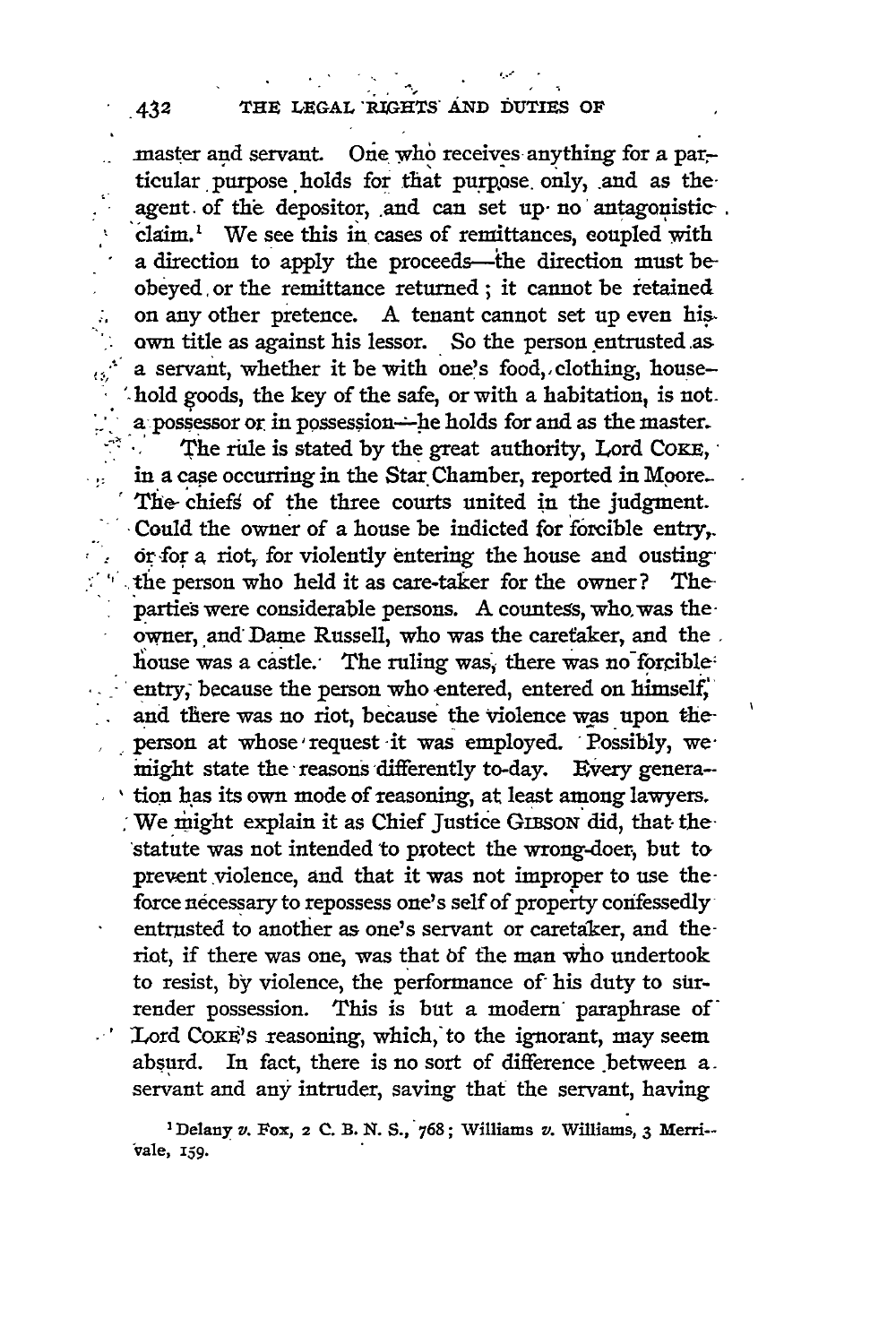been invited to enter, must be given an opportunity to retire, without suffering violence, unless he refuses to comply with the request to leave. In Massachusetts, I notice that within, a year the knocking down a man who has entered after being asked to leave, is not recognized as a breach even of the public peace.

It must be obvious that if actual occupancy, of itself, gives the right to insist on the use of that form of redress, which is assured to persons claiming title, it would be impossible to furnish accommodations to any servant; for who could possibly assign a chamber to a domestic if ejectment was the only remedy to obtain possession of the room when the relation of servant ceased? Nor is there any -possible ground for making a distinction between separate *.* dwellings, furnished as part of the wages, and the room" within the master's dwelling. It would be strange, indeed, if the law were otherwise. Whatever else we may say.of' -the common law, it is a practical system. Aid-can any thing be more utterly incapable of being applied to human. affairs than a rule that a servant, if furnished with a house -or room. by the master, cannot be removed from it otherwise than by a process intended to determine the legal right of possession to land?

It will, therefore, be found that there is not any varia- -tion.or hesitation in applying the principle that the possession of the servant is the possession of the master, and this, whether it is necessary to secure the right of the master  $\overrightarrow{\text{or}}$ . -not. It is applied to cases in which the relations of master and servant are absolutely excluded from consideration. I will give you some examples, for there are some elementary propositions for which it is difficult to find express authority. I think it will be admitted that one who, as tenant, had the right of possession, has, after his tenancy expires, as much of right to possession as any one can possibly have whose, only right is that he was originally invited to enter, or placed  $\cdot$ in possession by the owner. What is the right of such a person is exactly defined by GIBSON, C. J.<sup>1</sup> It is that the

**'** Overseer *v.* Lewis, **E W. & S.,** go.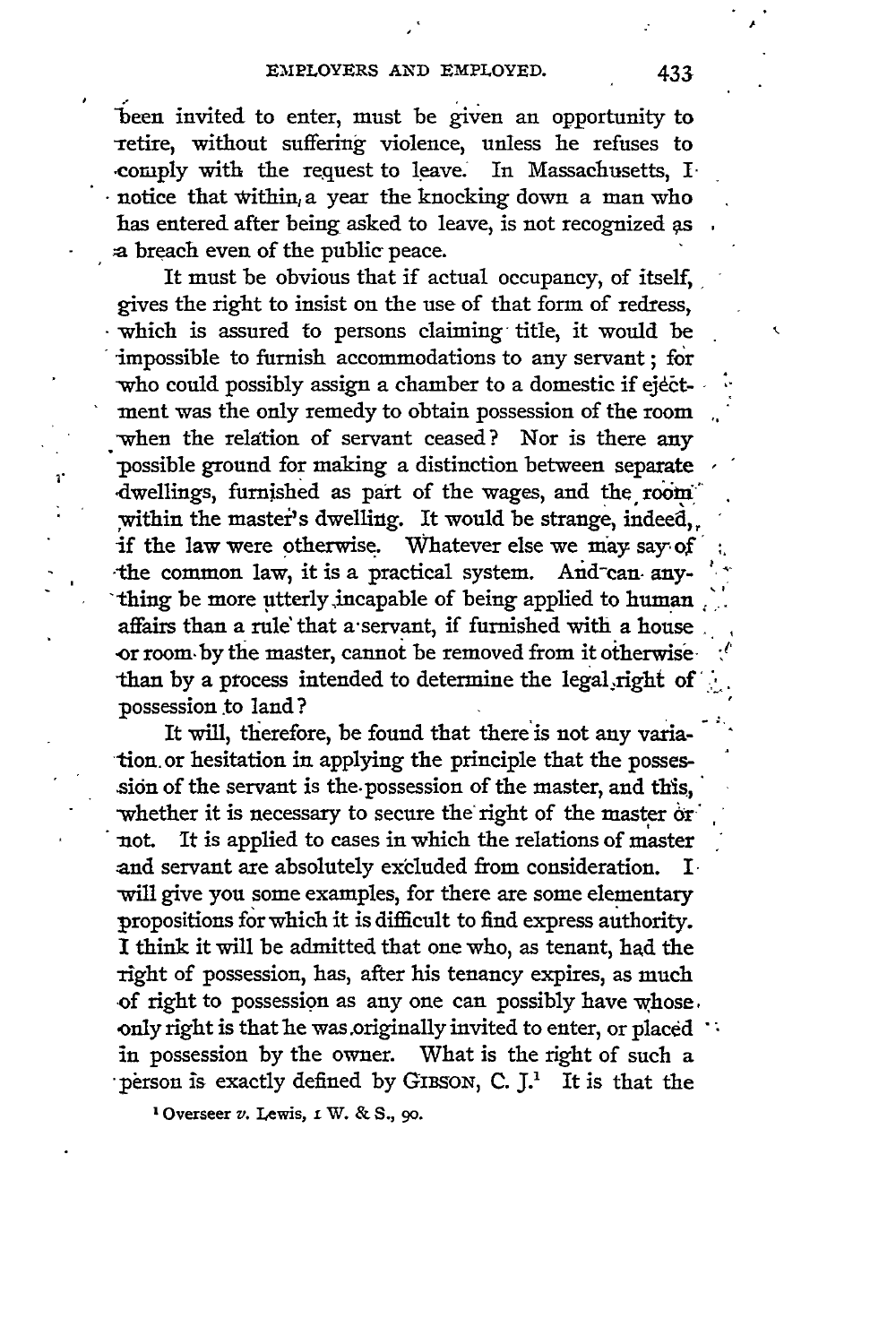owner can forcibly dispossess him on the instant, by day or **by** night, and for motives of mere caprice; the only qualification is that.he may not use any *greater force than may be necessary, and doi no wanton damage.* Is it necessary to. say this is the legal right? Probably no man ever acted in such a spirit, but it is essential that the law shall clearly define legal rights, and not qualify them by any reference.tolaws of courtesy, propriety, or even humanity, and for this ,plain reason that any qualification is one of law, and, therefore, universal, and introduces elements of uncertainty in the application that render these plain rules for plain people utterly incapable of being used. A servant occupies the position of all persons who are on the premises at the request of the owner. The request being withdrawn, all are mere intruders, except possibly for the space of time that is required for them to remove their persons.

The. books are full of this, but generally by implication, for I am aware of but one who ever disputed it. Indirectly it has been disputed in a multitude of cases, but the question has always been, What are the relations? Are they that of master and servant? That being ascertained, the consequences follow. Hughes *v*. Derry,<sup>1</sup> before PARKE, B., the defendant had been put in possession of a house on the farm . of which he was the manager, under a written agreement *allwing him and his family to have the use of the dwelin'gfree of rent.* Was this a lease? No. `Was he entitled to notice to quit? No; because the *service* (employment, we would call it) had ended, and the occupation was a mode of remunerating the bailiff. The other cases are collected in. Smith's "Master and Servant." He says, page 80: "Where a servant occupies premises belonging to his. master, and has, on that account, less wages, his occupation. is that of the master."

He illustrates this by a coachman having rooms over a. stable, a gamekeeper with a lodge in the park, a gardener living in an out-house, a porter at a lodge at the park gate, and he adds, and such servants, when dismissed from the

**" 9 C. & P., 494.**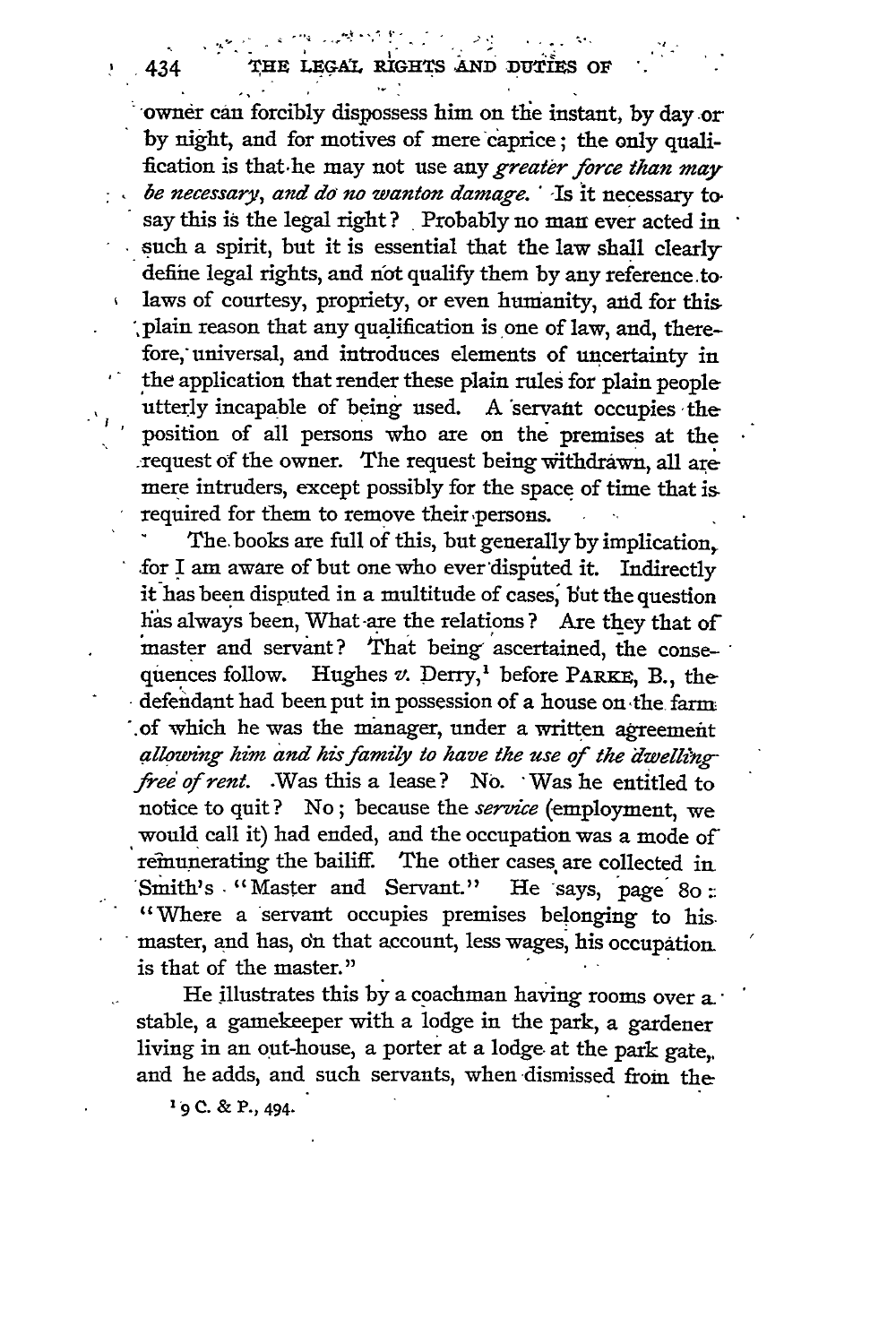service, have no right to continue in the occupancy of these ' houses as tenants, nor are they entitled to notice to quit. Some cases that he cites deserve attention.' A person was put into possession of a building to carry on trade, and there was a stipulation for a notice to quit. But as the occupation was for the master, and as his servant, it was held that he could be ejected summarily and without notice. Such a person is not *de jure* even entitled to a reasonable time to remove his furniture.<sup>2</sup> The judgment is that of Lord **TENTERDEN,** the gentlest of men. The rule does not apply if the servant hires the house, though the master pays the rent. An occupation as a servant does not give a settlement, nor make the servant liable to be rated, nor qualify him for office, as being a substantial housekeeper, and what is meant by *servant* is shown by the decisions. A Wesleyan minister is such in respect of the house fur-. nished him by his employers. The manager of book society, officers of government if compelled to reside, pre.chers at Canterbury Cathedral, and the hall-keeper for a borough—these are servants. The occupation is that of the master, not of the actual occupant, in an action for disturbance of a way,<sup>3</sup> and in an indictment for burglary, there stated by ELLENBOROUGH, C. J., and decided in 2 Taunton, 339, where MANSFIELD, C. J., asks, as the test, Could he (the.owner) not have turned him (the servant) out when he would?

I may here quote, in justification for what may seem so. plain, the remark of ERLE, C. J. **,** in White *v.* Bailey, that this distinction is of extreme importance, for it is what makes the difference between an estate and no estate, which is where one is put in possession by another to -perform a duty he is employed to do.'

The result of all this is, that there are no other rela-

- **3** Berlic *v.* Beaumont, **i6** East., **33.**
- **43r L.J** *,* **C. P., 253.**

**I Mahew v. Suttle,** 4 **9. & Bl.,** 347. **2** Nicholl *v.* **McKaig,** lo **B. & Cr.,** 72r.

<sup>&</sup>lt;sup>3</sup> The cases is cited in Smith's "Master and Servant," 83.